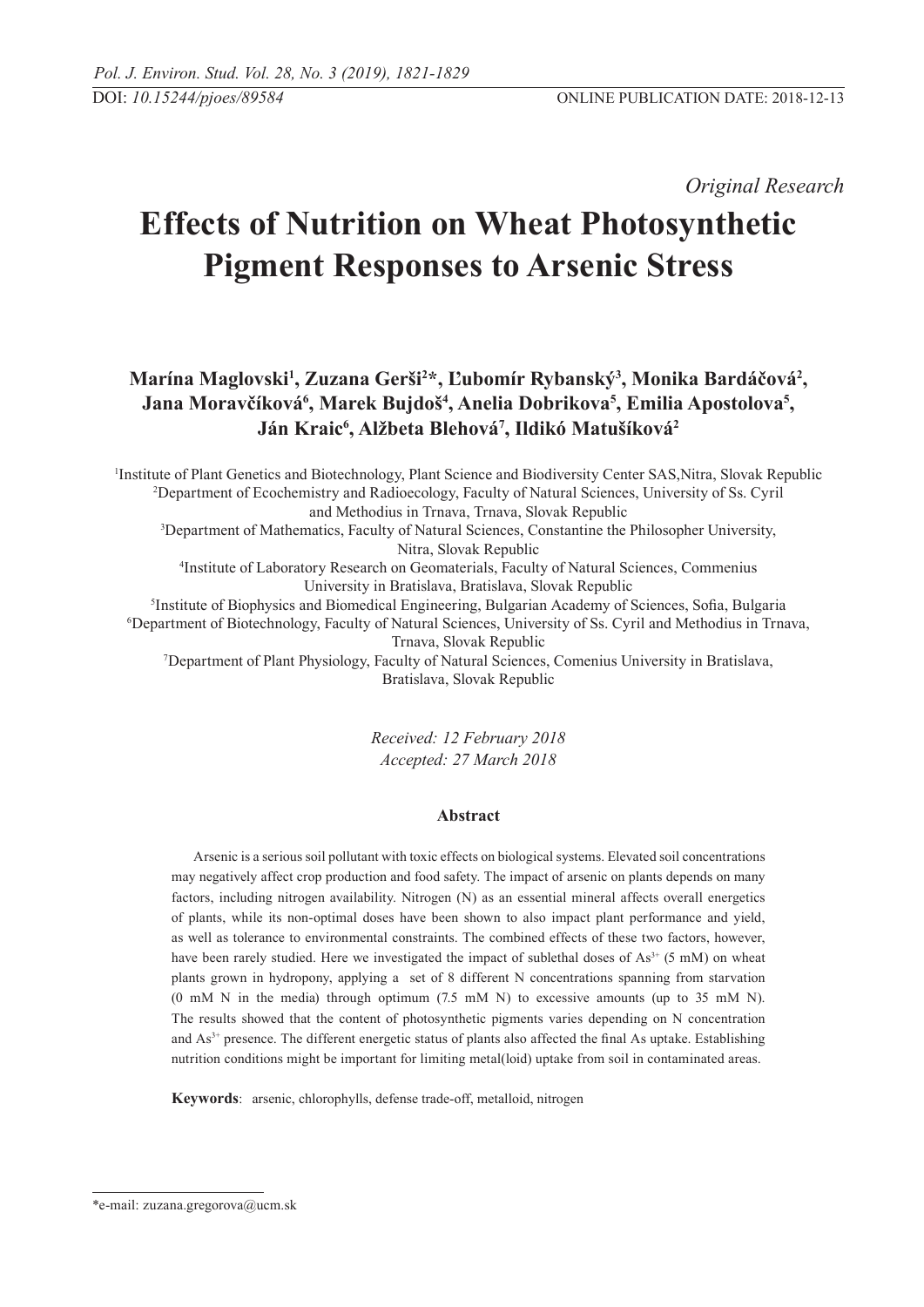#### **Introduction**

Arsenic (As) as a toxic environmental pollutant exerts a negative effect on plant growth and development [1-3]. Continual accumulation of As in soil over time could lead to phytotoxic soil concentrations, leading to a reduction in yields and other negative impacts. Elevated soil concentrations may negatively affect crop production and food safety, while harmful effects of As on plants are directed toward chlorophyll, carotenoid and protein contents, and antioxidant enzyme activities, and cause toxicity leading to perturbation of various physiological and biochemical functions [1-2, 4-5]. Arsenic also seems to disrupt N assimilation [5]. Cao et al. [6] argue that at lower doses, arsenic may be relatively less toxic or even have a stimulating effect on plant growth. At higher concentrations, however, it interferes with the metabolic processes in tissues when it prevents growth and subsequently causes the plant to die [1-2]. If accumulated in the edible parts, arsenic may pose a human health risk.

The response to environmental cues (including metal toxicity) is regulated in plants through coordinated uptake and distribution of nutrients [7]. It is therefore imperative to study the adaptation mechanisms to nonoptimal nitrogen (N) availability in crops, as these are key to coping with both N starvation and a surplus of N fertilizer supply. While the former causes low plant performance leading to yield losses, the overuse of N fertilizers has become a serious issue worldwide in recent decades, causing a series of environmental and economic problems. It is well known that nitrogen shortage impairs photosynthesis and limits plant growth, affecting the synthesis of nucleic acids and enzymes [8]. However, nutrition supply exceeding 10 mM nitrate generally hinders plant growth, too, while a 25 mM dose is considered the threshold of toxicity for some species [9 and therein]. Thus, sub- as well as supra-optimal nitrogen doses evoke stress conditions for plants and lead to re-modelling of plant metabolism. Considering that performance of the plant defense is costly, contrasting nutrition availability essentially predisposes the plants to distinct adaptive reaction and defense. There are several theories trying to explain how plants can handle the cost-benefit trade-offs during defense [for reviews see, e.g., 10]; however, none of them fits perfectly to all occurring scenarios through different mechanisms. For example, constitutive defense components such as various phenolic compounds were generally more strongly expressed under N-limiting conditions, while observations indicated variable correlations with N supply for other compounds such as terpenes or alkaloids [9 and therein]. Few studies have reported on inducible defense components responsive to nutrient availability. A positive correlation with excessive N was found for the activity of chitinases [8-9] and peroxidases [9]. More recently, several highthroughput studies have focused on plant responses to different fertilizer regimes [11-13], and some identified

that defense-related enzymes such as chitinases respond to unfavorable N doses [14]. The number of studies dealing with combined effects of nutrition and metal stress, however, remains limited. Here, the effects of nutrition on wheat responses to As-stress were investigated. We analyzed some parameters of growth and the accumulation of proline as a typical plant defense metabolite under stress and a good indicator of N excess [14]. As almost all of the adverse effects of arsenic on physiological parameters are related to the basic photochemical reaction in plants, photosynthesis, we measured the contents of chlorophyll *a* and *b*, the major photosynthetic pigments in leaves, to justify their correlations with plant growth and performance under various nutrition conditions.

#### **Material and Methods**

## Plant Material, Cultivation, and Experimental Design

Wheat seeds (*Triticum aestivum* cv. Genoveva) were surface-sterilized with  $5\%$  (v/v) NaOCl for 15 min, washed 3 times with sterile water, and pre-germinated in Petri dishes on moist filter paper for two days. Uniformly germinated seeds (15, roots ca. 1.5 cm) were grown under hydroponic conditions in plastic containers (15×15×20 cm; 15 plants per container) with 700 ml of Hoagland solution (0.2 mM  $NH_4NO_3$ , 5.0 mM  $KNO_3$ , 2.0 mM  $Ca(NO<sub>3</sub>)<sub>2</sub>$ , 2.0 mM  $MgSO<sub>4</sub>$ , 0.5 mM  $Na<sub>2</sub>SiO<sub>3</sub>$ , 0.1 mM  $KH_2PO_4$ , 50 μM NaFe(III)EDTA, 50 μM H<sub>3</sub>BO<sub>3</sub>, 5 μM MnCl<sub>2</sub>, 5 μM ZnSO<sub>4</sub>, 0.5 μM CuSO<sub>4</sub>, and 0.1 μM  $\text{Na}_2\text{MoO}_3$ ). The nitrogen content was modified so that  $KNO_3$  was replaced with  $K_2SO_4$  and  $Ca(NO_3)_2$ with  $CaCl<sub>2</sub>$ , and nitrogen was supplemented in the form of  $NH<sub>4</sub>NO<sub>3</sub>$  to achieve final concentrations of 0, 0.75, 5.25, 7.5, 15, 25, 30, and 35 mM N. To a parallel set of containers, 5 mM  $As^{3+}$  (in a form of  $As_2O_3$  solution) was added. The containers were constantly aerated and cultivated in a growth chamber at 18ºC between 06:00 and 18:00 and 22ºC between 06:00 and 18:00. Relative humidity was 60% with a 16/8 h photoperiod, and irradiance ranging from 300 to 400  $\mu$ mol m<sup>-2</sup> s<sup>-1</sup> of PAR. Early stage plants (Feeks stage  $3, \sim 10$  cm) were sampled and analyzed individually after 10 days of growth. The experiment in a randomized complete block design was performed 9 times.

#### Assays of As Content

The dried shoots (0.5 g) were dissolved in a mixture containing 5 ml of water, 5 ml of concentrated  $HNO<sub>3</sub>$ , and 1.5 ml of  $H_2O_2$  using an Anton Paar Multiwave 3000 microwave system. The volume of the solution was filled up to 25 ml with deionized water and filtered through an acid-resistant cellulosic filter (Whatman No. 42). Assay was performed by inductively coupled plasma mass spectrometry on a Perkin Elmer Elan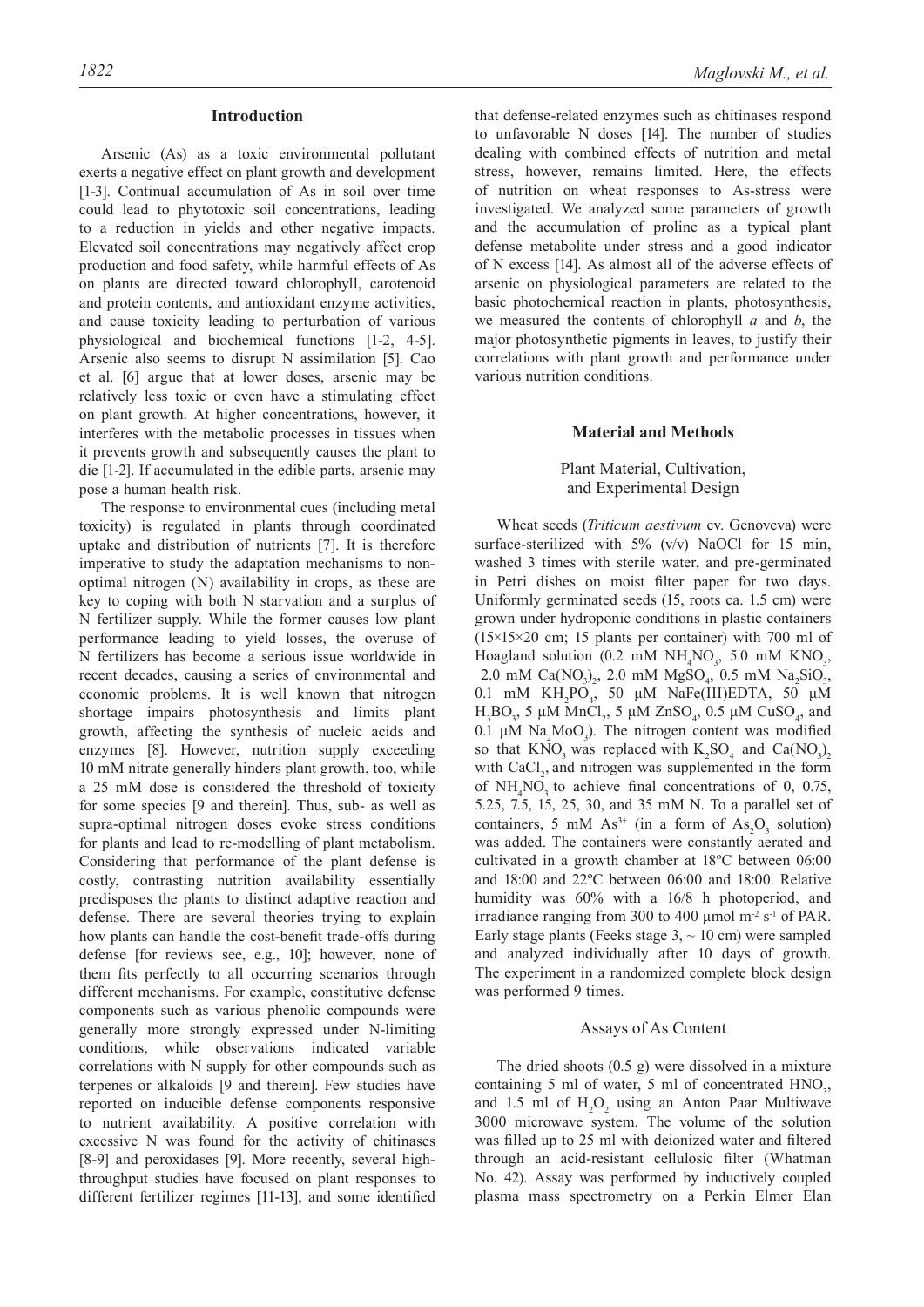6000. The procedure was verified using two certified reference plants: NCS DC73349 (1.25±0.15 µg/g As) and NCS DC73350 (0.37±0.09 µg/g As) (China).

### Assays of Photosynthetic Pigment Content and Lipid Peroxidation Rate

Growth rate was determined by measurements of length of both shoots and roots. The content of assimilation pigments in 8-10 leaves per container was determined in acetone extracts of 50 mg of fresh tissue according to Lichtenthaler and Wellburn [15]. The measured parameters were: chlorophylls (Chl *a*, Chl *b*), total chlorophylls (Chl (*a+b*)), chlorophylls ratio (Chl *a/b*), total carotenoids (Car), and ratio (Chl  $(a+b)/C$ ar). The data from individual containers were averaged to represent a biological replicate.

The ongoing oxidative stress was assayed. Accumulation of hydrogen peroxide with diaminobenzene (DAB) was detected histochemically [16]. The level of malondialdehyde (MDA) in shoot tips (100 mg fresh weight) was determined



Fig. 1. Impact of different N concentrations in growth media (in mM) on wheat plants at growth in absence (empty symbols) or presence (filled symbols) of 5 mM As3+. Presented are data on shoot length a), root length b), content of As in the shoot tissue c), as well as level of malondialdehyde (MDA) as an indicator of membrane peroxidation level d). Hydrogen peroxide formed brown precipitates with diaminobenzidine under certain conditions e). The data represent standardized average values with 95% confidential intervals (n = 4 for a, b, d, and  $n = 3$  for c). Different letters indicate significance at P<0.05.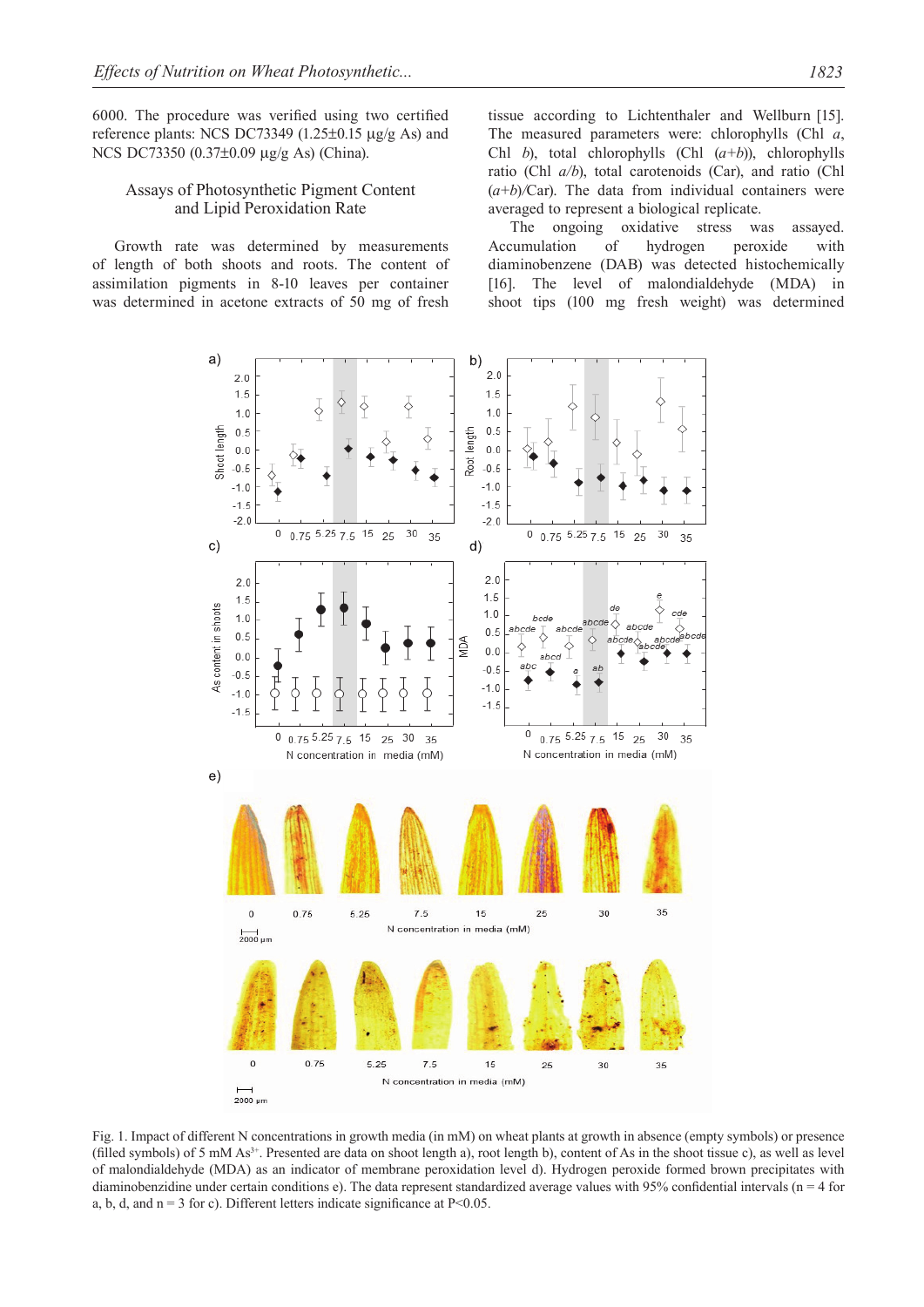|                       | Effect of As |   |         | Effect of N |   |           | Effect of $N x As$ |  |           |
|-----------------------|--------------|---|---------|-------------|---|-----------|--------------------|--|-----------|
| Parameter             |              | D |         |             | D | D         |                    |  |           |
| Content of MDA roots  | 6.49         |   | < 0.001 | 648,72      |   | < 0.001   | 10.75              |  | < 0.001   |
| Content of MDA shoots | 39,29        |   | < 0.001 | 3,02        |   | $= 0.005$ | 0.45               |  | $= 0.871$ |

Table 1. Effects of arsenic presence (As) and/or nitrate content (N) on MDA content.

F – two-factor dispersion analysis

 $D_f$  – degree of freedom

P – significance level

spectrophotometrically by the thiobarbituric acid assay with molar extinction coefficient  $155 \times 10^5$  mM<sup>-1</sup> cm<sup>-1</sup> [17].

#### Analyses of Proline

Free proline content in leaf tips  $\sim 1$  cm long, a total of 200 mg fresh weight) was quantified spectrophotometrically at 515 nm using a standard curve. For proline-related gene expression analyses, genes for proline synthase (*P5CS*) and ornithine amino transferase (*OAT*) were analysed using published primer pairs: Ta\_P5CS:

## GCACCCTCGAATTTGTTGATG/ ACAATCTGTGTGTGCACTTCCAT, Ta\_OAT: GGCACGGAGGCAAATGAG/ AGTGAAATAATGTCATGGGAACCA.

The cDNA from 1 μg RNA [18] was isolated with the Maxima H Minus First Strand cDNA Synthesis Kit and OligodT primers (Thermo Scientific). The gene for β-tubulin (U76895) was used for normalization. The reaction mixtures contained 5 μl 2X SYBR Green PCR Master Mix (Life Technologies), 0.3 μl 10 μM of both forward and reverse gene specific primers, nucleasefree water, and 1 μl 1:3 diluted cDNA. The qPCR was carried out in LightCycler Nano (Roche) real-time PCR system in a duplicate in 8-well PCR strips. The PCR programme was as follows: 50ºC for 2 min, followed by denaturation at 95ºC for 10 min. A thermal cycling profile of 95ºC for 10 s and 60ºC for 30 s was performed 45 times. A melting curve was recorded by holding at 95ºC for 10 s, cooling to 60ºC, and then heating at 0.1ºC/s up to 95ºC. The amplification and melting curve data were collected and analyzed using LightCycler Nano software 1.0.

## Statistical Analyses

Two-way ANOVA was performed to test the effects of arsenic and nitrogen concentration on the tested parameters. Multiple comparisons were performed using a Tukey post hoc test. The relationship between the parameter values was examined using a Spearman correlation coefficient. The statistical analyses were conducted with the statistical package STATISTICA 8 (StatSoft Inc. 2007). For transparent presentation of results, the data for individual parameters were standardized (*z*) as  $z = (x-\mu)/\sigma$ , while *x* is the actual value of the parameter,  $\mu$  is the average value and  $\sigma$  is the standard deviation for the given parameter. Importantly, the standardization had no effect on the analyses of variance.



Fig. 2. Impact of different N concentrations in growth media (0-35 mM) on proline accumulation in leaves of wheat plants grown in hydropony in the absence (empty symbols) or presence (filled symbols) of 5 mM  $As<sup>3+</sup>$ . For total proline content a) the gene for P5CS is likely responsible b), since the gene for the alternative pathway (OAT) was not detected. Standardized data represent average values with 95% confidential intervals  $(n = 3)$ . Different letters indicate significance at P<0.05.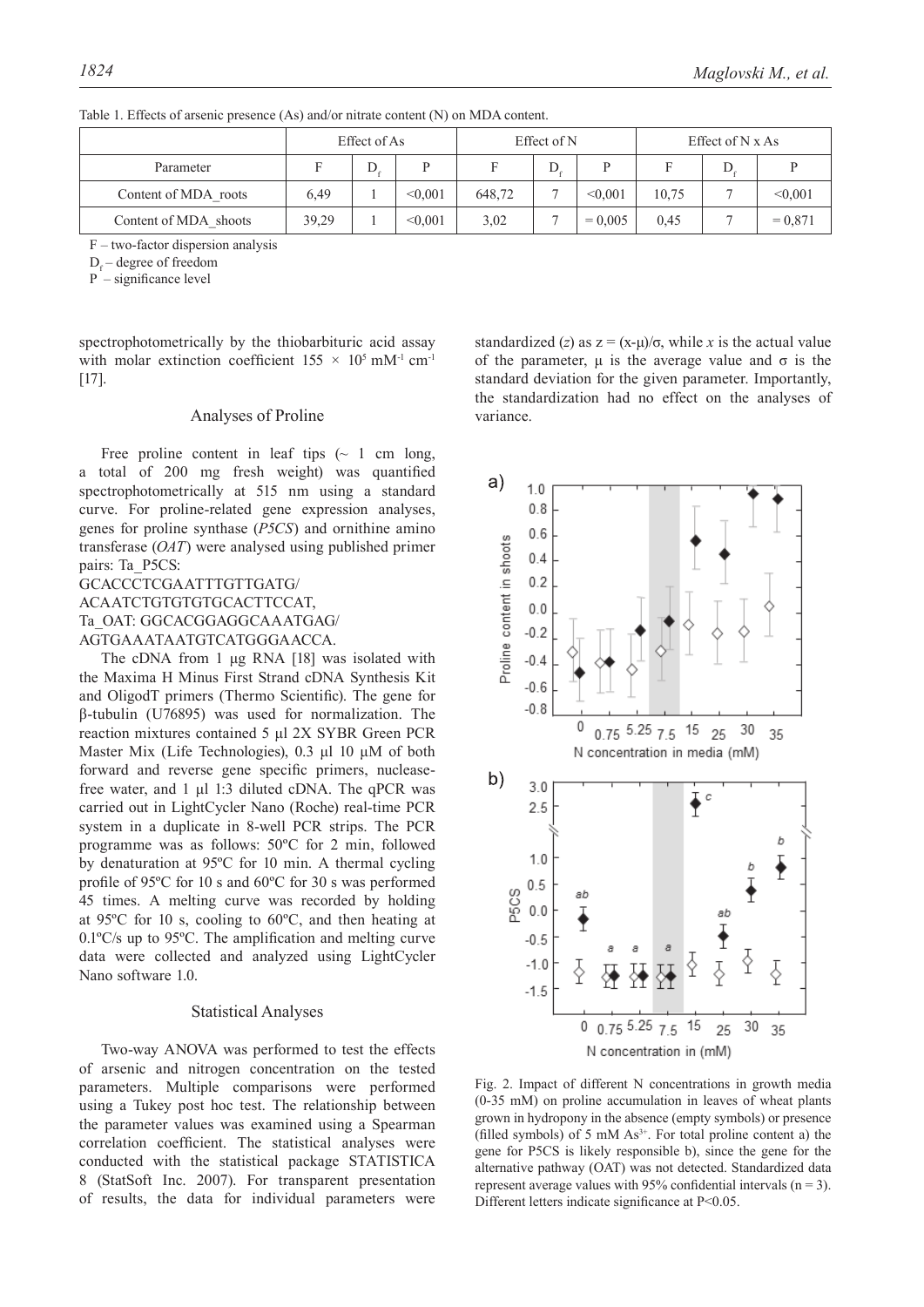#### **Results**

# Effect of Different N Concentrations and As Exposure on Wheat Growth and As Accumulation

The N concentrations in the media affected plant growth (Fig. 1). The length of shoots was the lowest at starving N condition, the highest at doses close to the optimal 7.5 mM N, and declined again at higher N concentrations (Fig. 1a). The prolongation of roots did not follow the same pattern (Fig. 1b), indicating a more complex response to higher doses of N. When grown in the presence of arsenic, no additional effects were observed at starving N doses of 0 and 0.75 mM N (Fig. 1a and b). At better nutrition, however,



Fig. 3. Impact of different N concentrations in growth media (0-35 mM) on photosynthetic parameters of wheat plants grown in hydropony in the absence (empty symbols) or presence (filled symbols) of 5 mM As<sup>3+</sup>. Shown are data for content of chlorophyll a (a), chlorophyl *b* (b), total chlorophylls *(a+b)* (c), total carotenoids (d), Chl *a*/Chl *b* ratio (e), and total Chl *(a+b)*/*Car* (f). Data in graphs are standardized average values with 95% confidential intervals ( $n = 5$ ). Different letters indicate significance at P<0.05.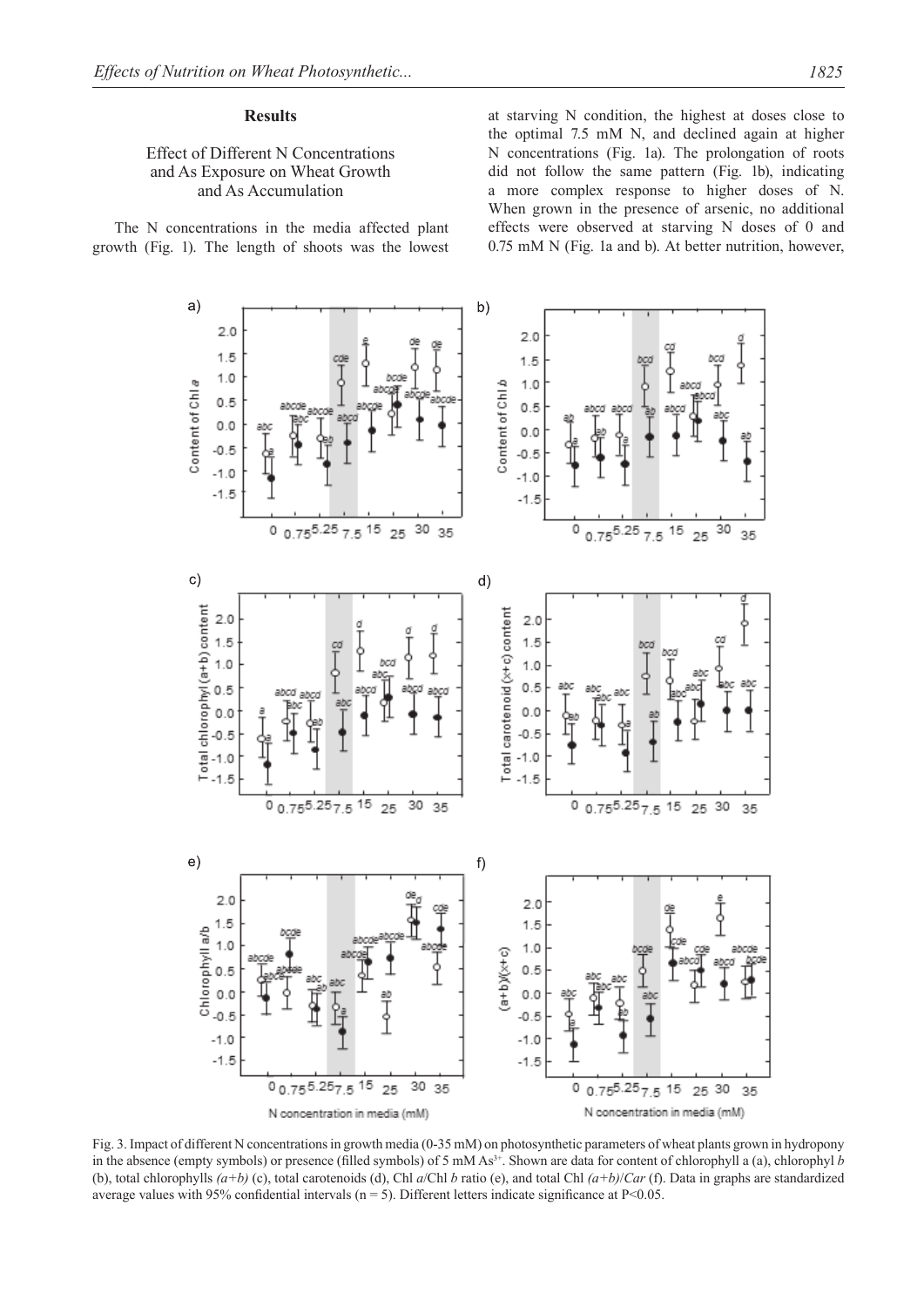stunted growth was typical, especially for roots (Fig. 1a and b). While the effect of As was significant on both shoots and roots (P<0.001), nutrition affected only shoot length (P<0.001). Nevertheless, the interactive effect of As and N dose on growth was confirmed for both organ types  $(P<0.05$  in roots; P<0.01 in shoots). The variable nutrition conditions were reflected into accumulated amount of As in shoots that were highest at nutrition conditions close to optimum (Fig. 1c). Despite this, the interplay between the two factors (N and As) was statistically not supported  $(F = 0.82; P = 0.577).$ 

## Oxidative Stress in Response to Different N Concentrations and As Exposure

Histochemical detection of hydrogen peroxide accumulation indicated ongoing stress in As-treated wheat leaves but not as a consequence of N concentration alone (Fig. 1e). Quantitation of oxidative stress expressed as MDA level confirmed the effect of As presence at P<0.001. The rate of membrane lipid peroxidation was generally suppressed in metalloid-treated plants, especially at optimal and suboptimal doses of N (Fig. 1d). Although N dose also showed a significant effect on MDA levels,  $(P<0.01)$ , we did not substantiate the interactive effect of the two parameters in shoots ( $P = 0.871$ ) (Table 1).

## Effects of Different N Concentrations and As Exposure on Proline Content

Proline, the typical multifunctional plant defense molecule, accumulated in wheat shoot with increasing N in media  $(P<0.01)$  (Fig. 2). The presence of As further enhanced its accumulation (P<0.001), but only at higher N doses in media (Fig. 2a), without demonstrable interaction of the two factors ( $P = 0.37$ ). Because proline can be synthetized in plants via two pathways (the glutamate and the ornithine pathway), we studied the activity of corresponding key genes – proline synthase *P5CS* and ornithine δ-aminotransferase *OAT*. In the wheat shoots only the *P5CS* was expressed and strongly induced by two excessive N doses (15 and 30 mM)

(Fig. 2b), and also by As (both at  $P \le 0.001$ ). Interactive effect for the two factors also was confirmed (P<0.001), pointing to complex regulation.

# Effects of As on Variable Nutrition on Photosynthetic Pigments

We measured the contents of photosynthetic pigments in leaves (Fig. 3) as important bioindicators for detecting heavy metal-induced toxicity symptoms in experimental wheat plants. The content of Chl *a* in wheat leaves gradually increased with increasing N concentrations in both the absence and presence of As (Fig. 3a). Interestingly, the amounts of both Chl *b* and Car appear to follow a similar trend, however, at higher N concentrations (30-35 mM) in the presence of As they significantly dropped (Fig. 3b and d). Further impacts of As were significantly increased ratios of Chl *a*/*b* at doses of 25 and 35 mM N (Fig. 3e), and the notable drop of the ratio Chl  $(a+b)/C$ ar at 7.5 and 30 mM N (Fig. 3f). Interaction between the impacts of As and N doses in wheat shoots was significant only for total carotenoids  $(F = 2.66; P < 0.05)$  (Table 2).

#### **Discussion**

## Effects of As on Wheat Plants

Arsenic is commonly found in plants, but its concentration under growth in uncontaminated soils rarely exceeds 1.5 mg  $kg<sup>-1</sup>$  [19]. Here, the experimental wheat plants grown at optimal conditions  $(7.5 \text{ mM N})$  accumulated on average up to 1.3 mg kg<sup>-1</sup> As in the aboveground tissue dry mass. The toxicity of the metalloid was manifested in restricted growth of both shoots and roots as observed previously [20-21]. Usually roots are more affected than leaves, being in direct contact with the toxic elements. Previously, heavy metals showed an inhibiting effect on red clover shoots, while no effect on roots has been observed by Mascher et al. [22]. The observed effects, however, can depend on many factors, e.g., plant species or metal type [23 and therein].

Table 2. Effects of arsenic presence (As) and/or nitrate content (N) on photosynthetic pigments.

|                   | Effect of As |   |         | Effect of N |   | Effect of $N x As$ |      |   |            |
|-------------------|--------------|---|---------|-------------|---|--------------------|------|---|------------|
| Parameter         |              | D | D       | F           | D | P                  |      | D | P          |
| Chlorophyll $a$   | 26,44        |   | < 0.001 | 7.26        |   | < 0.001            | 1,72 | − | $= 0.115$  |
| Chlorophyll $b$   | 33,39        |   | < 0.001 | 3,44        |   | < 0.01             | 1,87 |   | $= 0.084$  |
| Total pigments    | 31,55        |   | < 0.001 | 7,28        |   | < 0.001            | 1,73 |   | $= 0.113$  |
| Total carotenoids | 23,85        |   | < 0.001 | 5,25        |   | < 0.001            | 2,66 |   | ${}< 0.05$ |

F – two-factor dispersion analysis

D<sub>f</sub> – degree of freedom

P – significance level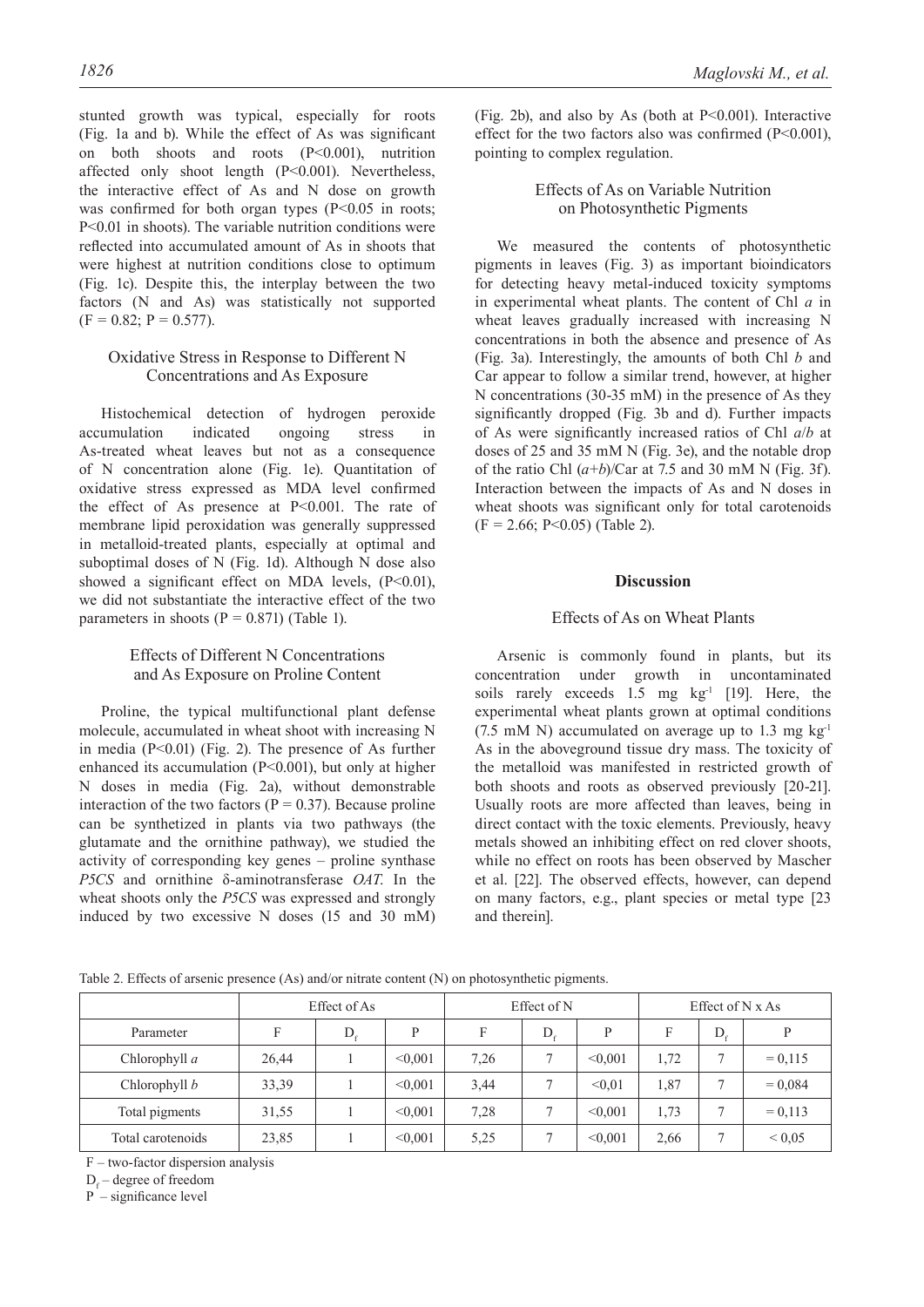Arsenic-impaired physiology was reflected in the photosynthetic pigment levels (Fig. 3). The results of the present study reveal that applied  $As<sup>3+</sup>$  concentration (5 mM) decrease the Chl *a* content. As the higher plants use this green pigment to run the photochemistry of photosynthesis and produce carbohydrate, As ultimately influences plant growth and yield [14; 24 and therein]. With the exception of the ratio of Chl *a/b*, each of the studied photosynthetic parameters was significantly influenced by As as observed previously in different plant species [e.g., 21-22, 25-26]. The decrease in the Chl *a/b* ratio observed at optimal N dose indicated that Chl *a* are more affected than Chl *b*. Previously, Yadav et al. [27] showed that the inhibition in photosynthetic activities by accumulated As may be correlated with substitution of the central atom (Mg) of the chlorophyll molecule by As. Another reason could be a reduction in chlorophyll precursor levels under As exposure and/or reduced chlorophyll biosynthesis [27]. The observed alterations in the Chl *a*/*b* ratio after As exposure could also be due to structural changes in the photosynthetic apparatus, i.e., reorganizations of the main pigment-protein complexes, which are reflected in the photosynthetic capacity [28]. Taking into account that this ratio correlates with the amount of the light harvesting complex of PSII (LHCII) and the degree of the membrane stacking [29-30], it could be suggested that N concentration and As exposure uptake cause changes in the amount of LHCII and the organization of thylakoid membranes.

The biochemical nature of the ongoing changes is explained by the reaction of As with –SH functional groups of the enzyme δ-ALA dehydratase, which catalyzes the formation of the chlorophyll precursor protochlorophyllid, or by the effect of As on the iron content that is an essential element of chlorophyll precursors [31]. However, As-induced increase of total chlorophylls in pea plants [28] or no effect on carotenoids [32] or Chl *b* [26,33] have also been observed. As the Car content could be used as reliable criteria for plant tolerance, the obtained alterations in total Car content (anti-stress pigments) in wheat plants suggest that the As-induced toxicity was higher at optimal (7.5 mM) and excessive (35 mM) N doses (Fig. 3d).

The arsenic-affected leaves accumulated hydrogen peroxide (as we observed *in situ*), the overall rates of MDA were, however, suppressed. Though metal (and arsenic) stress does evoke oxidative stress in plants [22], a decrease of MDA levels has been observed as well [20], and explained as a superior effect of activated antioxidative defense systems. A total inhibition at this As dose is unlikely. The interaction between the effects of the two stressors (As and N) was not significant (Table 1). Since MDA accumulated at high N concentration in the presence of As (Fig. 1D), we presume that As triggers lipid peroxidation and disorganizes the membrane structure [34]. Lipid peroxidation in response to As exposure leads to increased ROS production, chloroplast damage, and inhibited chlorophyll biosynthesis, as well as chlorophyll loss, and finally to decreased plant biomass [27]. Activation of defense against As in shoots is reflected in significantly altered proline levels, which is considered a multifunctional defense component under metal stress [35].

# Effects of Variable Nutrition on Wheat Responses to As

In addition to As stress, our experiment included a second, potentially stressful factor. Variable nutrition conditions were defined by a series of N concentrations in the growth media. Significant impact of nutrition on plants is fully described at both types of extreme values, though the corresponding mechanisms remain unclear. Recently the effect of both lack as well as surplus nitrogen conditions on defense equipment of wheat plants has been demonstrated [14]. It is therefore logical to expect that the presence of the toxic element and the non-optimal nutritional conditions generate a greater impact on the plants. This is especially true if nutritional resources are lacking and the plants have to cope with (multiple) stress by re-modulating the overall metabolism and activating defense. In this context, supra-optimal nutrition sources may be an advantage as they allow for fueling normal processes as well as defense. Accumulating lower amounts of As under higher N doses seems to support this assumption (Fig. 1c), although a dilution effect due to relatively larger biomass has been excluded [36]. An experimental setup with a broader range of nutritional conditions was expected to bring more light into this question. However, the growth of experimental plants was nonlinear with applied N doses and tissue type as well as reported previously [14]. In the presence of As, shoots grew relatively best at N doses close to optimum, but stunting of roots is more serious at higher nitrogen doses (Fig. 1a, b). We suppose this is the result of the combined effect of As toxicity as well as tissue dehydration as excess nitrogen causes water to leach from plants [37].

The content of neither MDA nor proline in wheat shoots showed statistically significant interactive dependence on both nitrogen and As content of the medium. Nevertheless, arsenic caused significant elevation of proline in the shoots at excessive N doses, likely through the P5CS pathway. The gene for *P5CS* responded to both As as well as N concentration, similarly as described in barley exposed to lack on N and cadmium [38]. The behaviour of this gene supports the recently identified regulation module that coordinates in plants the energetic costs for different processes, including the trade-off between growth and defense [39]. Finkemeier et al. [38] consider such interplay between nitrogen metabolism and depletion of glutathione and phytochelatins as key plant mechanisms during metal stress.

Enhanced tissue proliferation in heavy metal/semistressed tissues has been observed by many authors.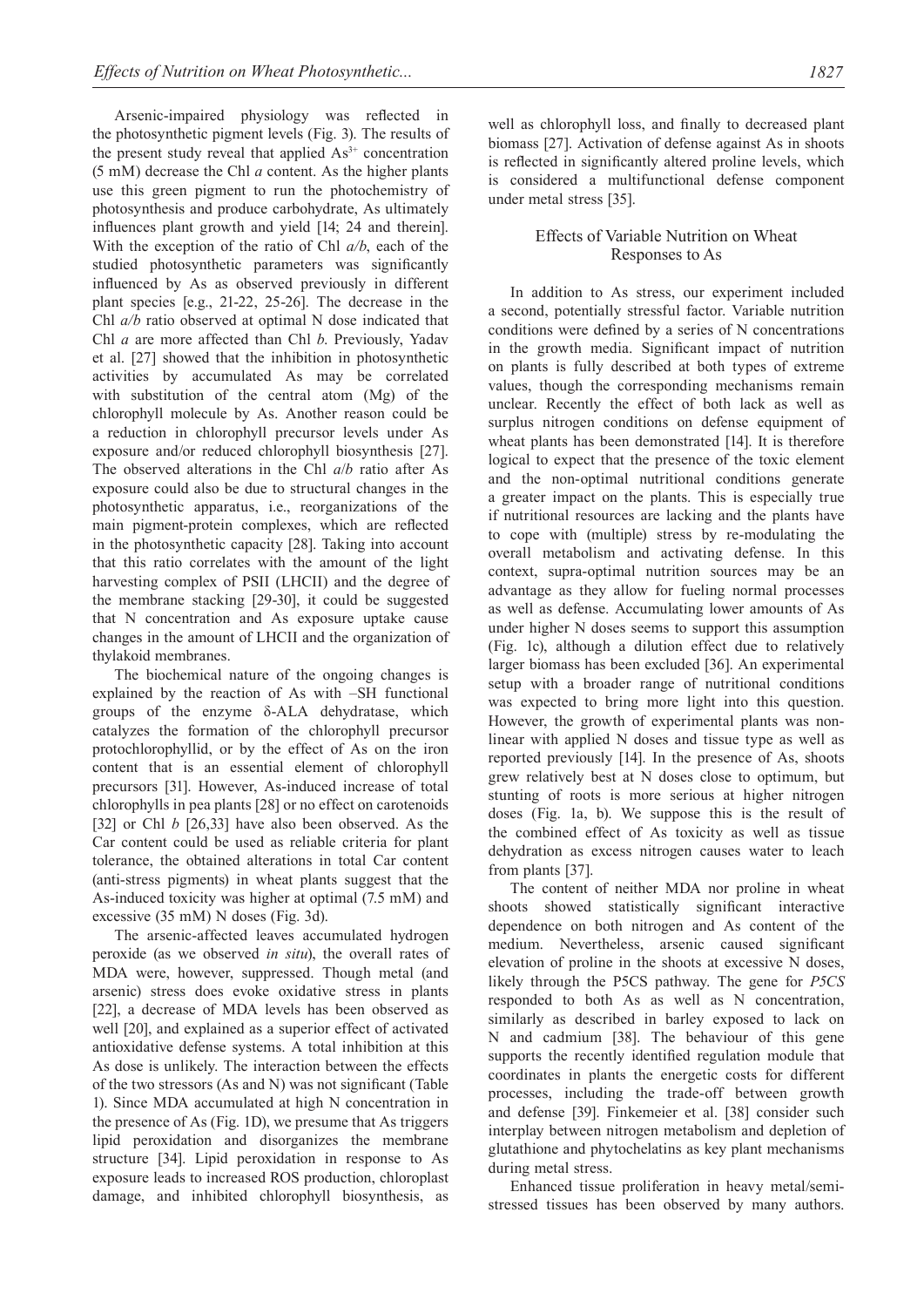It is thought to be a reaction to disrupted water balance in tissues due to metal membrane damage, when proline acts as an osmotically active molecule [40]. Proline, however, may also function in the direct protection of the enzyme structure from the effects of metal complexation or as an antioxidant [35]. Siddiqui et al. [41] observed increased proline levels in *Withanias omnifera* in response to  $As^{3+}$  and  $As^{5+}$  applied at various concentrations. Increased proline levels due to the presence of arsenic has also been documented in other types of plants, including *Hydrilla verticillata* [42], *Vigna mungo* [43], and rice [44]. The impact of

nutritional conditions on the accumulation of proline in metal stress was, on the contrary, the subject of only a few studies. Konotop et al. [35] detected considerable proline accumulation in soybean plants grown at 30 mM N in medium and in the presence of Cd, compared to the plants growing at a low dose of nitrogen.

Of the photosynthetic pigments, for antioxidant carotenoids we observed a significant interaction between the effects of metalloid presence and N availability ( $F = 2.66$ ,  $P < 0.05$ ). In general, higher nitrogen availability tends to alleviate the effect of arsenic. Zhang et al. [40] assume that nitrogen in excess acts as a detoxification factor for heavy metal (Cd) stress, since it allows for unblocking the biosynthetic step of converting Urogen<sup>3+</sup> to Coprogen<sup>3+</sup> blocked by the metal treatment. However, at extreme doses (25 mM N and higher) the N and the metal(loid) appear to exert joint impacts. Though such concentrations don't occur naturally, the mechanisms and impact of N on plants alone as well as in combination with other stresses has to be studied further.

#### **Conclusions**

Our research supported the importance of determining optimal fertilizing conditions for plants as both starvation and excess affect photosynthesis negatively. Furthermore, nutrition supply affects the content of photosynthetic pigments in wheat in response to  $As<sup>3+</sup>$  presence in media. Since the energetic status of plants affected the final As uptake, establishing proper nutrition conditions might be important to limit metal(loid) uptake from soil in contaminated areas. This might be of important relevance not only for metals with toxic effects on biota but also for many microelements that are important for proper plant growth and production.

#### **Acknowledgements**

This work was supported by the bilateral projects APVV-SK-BG-2013-0007 and ДНТ /Slovakia 01/10, 2016 and by the project APVV-15-0051. The authors thank Dr. Pavol Hauptvogel (Gene Bank of the Slovak Republic) for providing wheat seeds.

## **Conflict of Interest**

The authors declare no conflict of interest.

#### **References**

- 1. SINGH V.P., SRIVASTAVA P.K., PRASAD S.M. Nitric oxide alleviates arsenic-induced toxic effects in ridged Luffa seedlings. Plant Physiol. Bioch. **71**, 155, **2013**.
- 2. TALUKDAR D. Arsenic-induced changes in growth and antioxidant metabolism of fenugreek. Russ. J. Plant Physiol. **60** (5), 652, **2013**.
- 3. UPADHYAYA H., SHIME S., ROY D., BHATTACHARYA M. Arsenic induced changes in growth and physiological responses in *Vigna radiat*a seedling: Effect of curcumin interaction. Am. J. Plant Sci. **5**, 3609, **2014**.
- 4. TALUKDAR D. Effect of arsenic-induced toxicity on morphological traits of *Trigonella foenum-graecum* L. and *Lathyrus sativus* L. during germination and early seedling growth. Curr. Res. J. Biol. Sci. **3** (116-123), **2011**.
- 5. FINNEGAN P.M., CHEN W. Arsenic toxicity: The effects on plant metabolism. Front. Physiol. **3**, 182, **2012**.
- 6. CAO Q., HU Q.H., KHAN S., WANG Z.J., LIN A.J., DU X., ZHU Y.G. Wheat phytotoxicity from arsenic and cadmium separately and together in solution culture and in a calcareous soil. J. Hazard. Mater. **148** (1-2), 377, **2007**.
- 7. OTORI K., TANABE N., MARUYAMA T., SATO S., YANAGISAWA S., TAMOI M., SHIGEOKA S. Enhanced photosynthetic capacity increases nitrogen metabolism through the coordinated regulation of carbon and nitrogen assimilation in *Arabidopsis thaliana*. J. Plant Res. **130** (5), 909, **2017**.
- 8. KONOTOP Y., MÉSZÁROS P., SPIESS N., MISTRÍKOVÁ V., PIRŠELOVÁ B., LIBANTOVÁ J., MORAVČÍKOVÁ J., TARAN N., HAUPTVOGEL P., MATUŠÍKOVÁ I. Defense responses of soybean roots during exposure to cadmium, excess of nitrogen supply and combinations of these stressors. Mol. Biol. Rep. **39** (12), 10077, **2012**.
- 9. DIETRICH R., PLOSS K., HEIL M. Constitutive and induced resistance to pathogens in *Arabidopsis thaliana* depends on nitrogen supply. Plant Cell Environ. **27** (7), 896, **2004**.
- 10. HUOT B., YAO J., MONTGOMERY B.L., HE S.Y. Growth - defense tradeoffs in plants: a balancing act to optimize fitness. Mol. Plant. **7** (8), 1267, **2014**.
- 11. HAKEEM K.R., CHANDNA R., AHMAD A., QURESHI M.I., IQBAL M. Proteomic analysis for low and high nitrogen-responsive proteins in the leaves of rice genotypes grown at three nitrogen levels. Applied Biochem. Biotech. **168** (4), 834, **2012**.
- 12. CHANDNA R., KAUR G., IQBAL M., KHAN I., AHMAD A. Differential response of wheat genotypes to applied nitrogen: biochemical and molecular analysis. Arch. Agron. Soil Sci. **58**, 915, **2012**.
- 13. CHANDNA R., AHMAD A. Nitrogen stress-induced alterations in the leaf proteome of two wheat varieties grown at different nitrogen levels. Physiol. Mol. Biol. Pla. **21** (1), 19, **2015**.
- 14. MAGLOVSKI M., GREGOROVÁ Z., RYBANSKÝ Ľ., MÉSZÁROS P., MORAVČÍKOVÁ J., HAUPTVOGEL P., ADAMEC L., MATUŠÍKOVÁ I. Nutrition supply affects the activity of pathogenesis-related β-1,3 glucanases and chitinases in wheat. Plant Growth Regul. **81** (3), 443, **2017**.